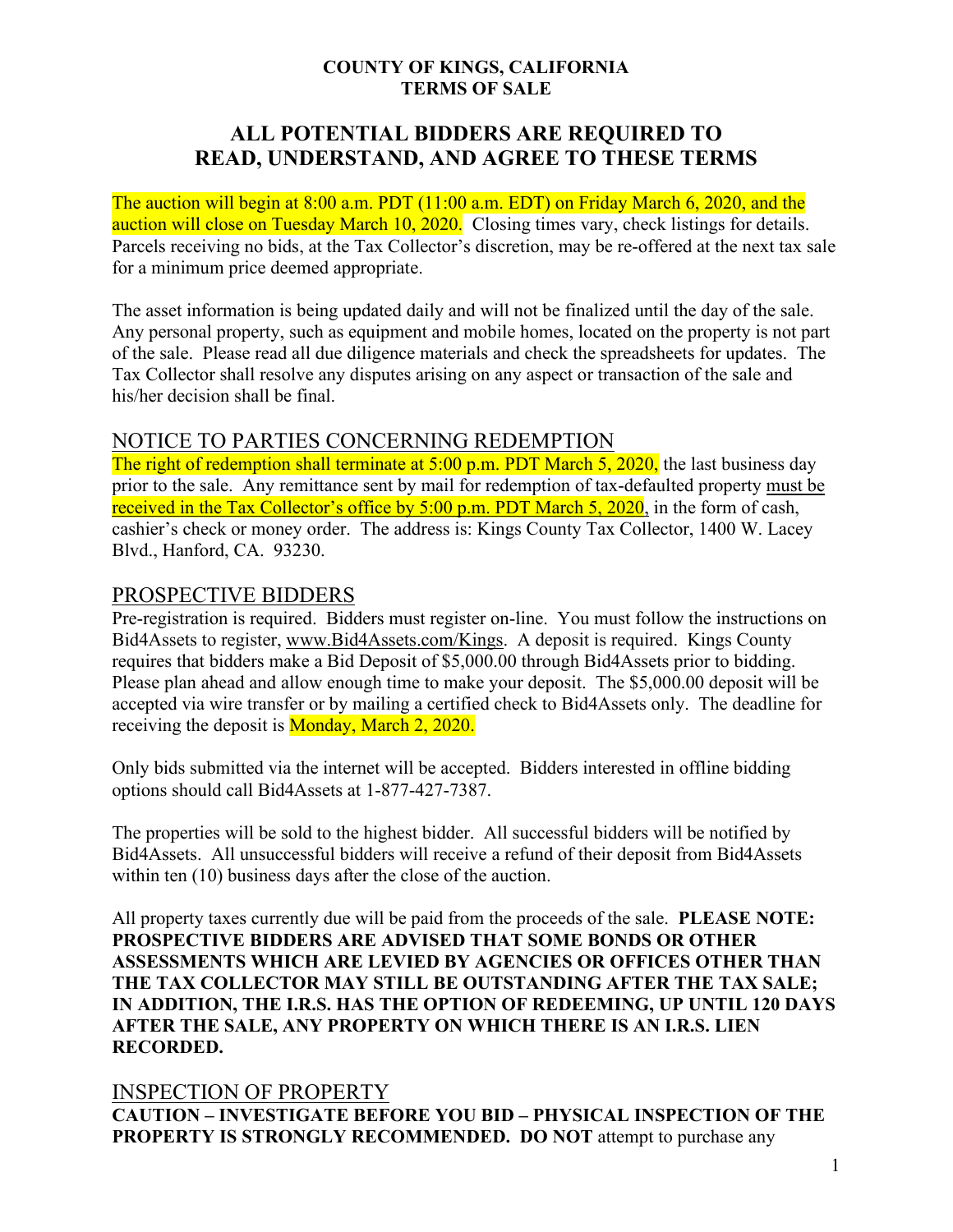property at the auction unless, **prior to the auction,** an investigation has been made into the title, exact location, desirability, and usefulness of the properties available.

The sale of these properties should not, in any way, be equated to real estate sales by licensed salespersons, brokers and realtors. The exact location, desirability and usefulness of the properties must be determined by the prospective buyer. It is recommended that bidders consult with the Zoning Department of any city within which a particular parcel lies or the County Planning Department for an unincorporated area parcel. Should the successful buyer desire a survey of the property, it will be at the buyer's own initiative and expense. **The burden is on the purchaser to thoroughly research, before the sale, any matters relevant to his or her decision to purchase, rather than on the County, whose sole interest is the recovery of back taxes.**

## NO COUNTY GUARANTEE

**ALL PROPERTIES ARE SOLD AS IS.** The County of Kings makes no guarantee, expressed or implied, relative to the title, location or condition of the properties for sale. The descriptions provided are based on the official records of the Kings County Assessor-Recorder's Office and are presumed to be correct. The property to be sold may be approximately located from maps provided in the due diligence area at Bid4Assets. Information is provided to prospective bidders WITHOUT WARRANTY and is for the convenience and guidance in locating all parcels. The Tax Collector shall not be held responsible for typographical errors. No warranty is made by the County, either expressed or implied, relative to the usability, the ground location, or property lines of the properties. The Tax Collector cannot guarantee the condition of the property nor assume any responsibility for conformance to codes, permits or zoning ordinances. Per R&T code 3692.3, the County of Kings, makes no promises on property conditions and makes no promises to warn about property conditions.

Parcels offered for sale may contain hazardous wastes, toxic substances, or other substances regulated by federal, state, and local agencies. The County of Kings, in no way, assumes any responsibility, implied or otherwise, for any costs or liability of any kind imposed upon or voluntarily assumed by a buyer or any other owner to clean up, or otherwise bring into compliance according to federal, state, or local environmental laws for any parcel purchased. The Tax Collector shall not have any duty to investigate the status of any parcel with regard to contamination by environmentally hazardous materials.

## SETTLEMENT OF PURCHASE

The deposit of the successful bidder becomes a non-refundable security deposit until complete payment of all auctions won has been tendered. The successful bidder must provide payment in full (less deposit held) by Friday March 13, 2020, to Bid4Assets. A California documentary transfer tax will be added to, and collected with, the full purchase price. This tax is calculated at the rate of \$.55 for each \$500.00 or fractional thereof, if purchase price exceeds \$100.00. The settlement amount may be made via wire transfer or by mailing a certified check to Bid4Assets. Personal checks, Traveler's Checks and credit cards will **not** be accepted. **ALL SALES ARE FINAL.**

#### *Winning bidders who do not perform on all auctions won will forfeit their deposit to Kings County.*